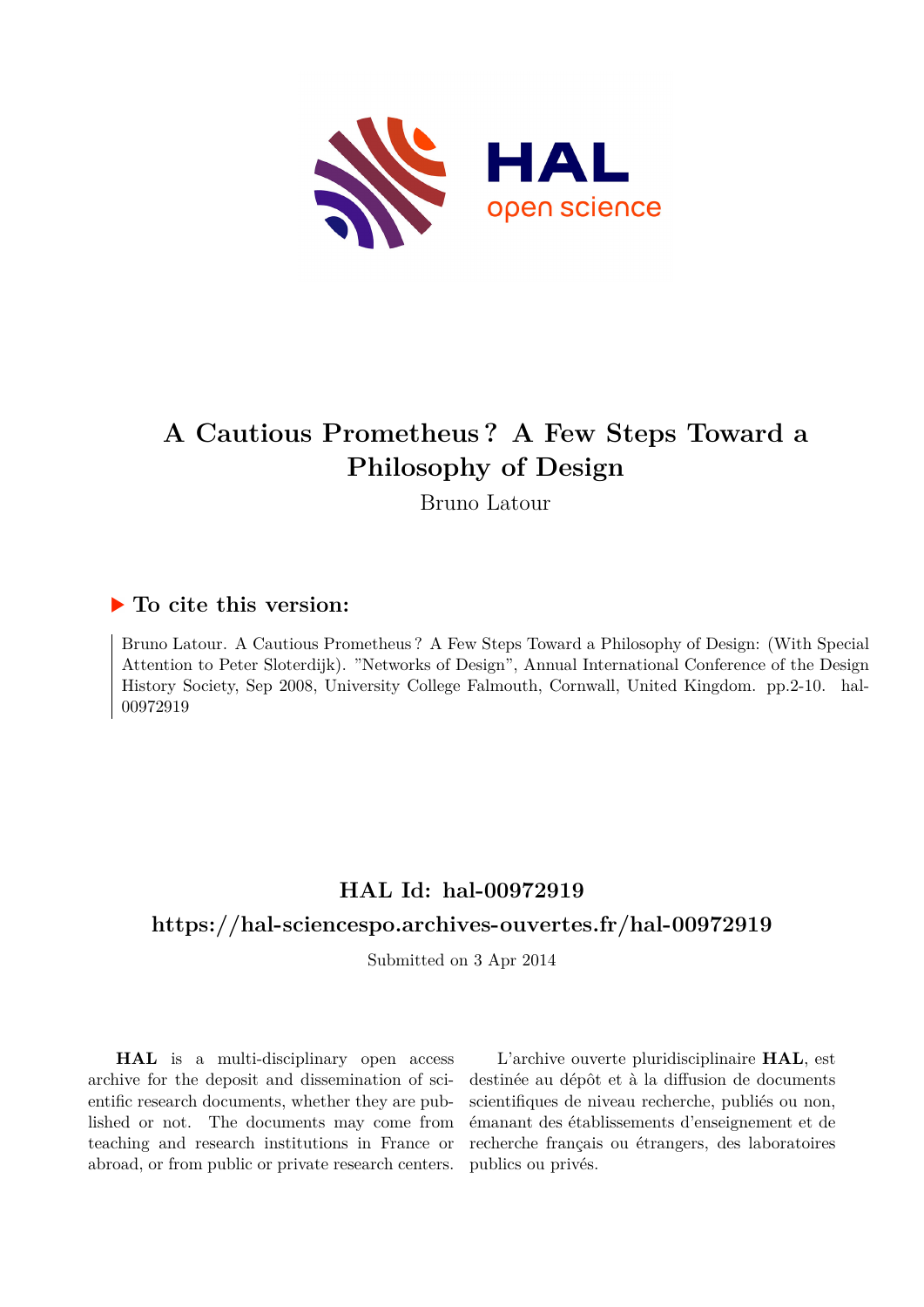# **A Cautious Prometheus? A Few Steps Toward a Philosophy of Design (with Special Attention to Peter Sloterdijk)**

Keynote lecture for the *Networks of Design\** meeting of the Design History Society Falmouth, Cornwall, 3rd September 2008 Bruno Latour, Sciences-Po

It came to me at a launching party for a *Networks of Design* meeting – I was struggling to grasp the extent to which the word "design" has been expanded when we were invited to visit an exhibition called "Re-imagining Cornwall"! I was aware that corporations had to be reengineered, natural ecosystems reclaimed, that cities had to be remodelled and wastelands redeveloped. I knew that neighbourhoods had to be beautified and political platforms scripted, and that interiors had to be redecorated and journal layouts restyled. The Cornwall exhibit confirmed that I was indeed on the right track: if entire provinces can be redesigned then the term no longer has any limit.

When I was young, the word design (imported to French from English) meant no more than what we now call "relooking" in French (a good English word that, unfortunately, does not exist in English). To "relook" means to give a new and better "look" or shape to something – a chair, a knife, a car, a package, a lamp, an interior – which would otherwise remain too clumsy, too severe or too bared if it were left only to its naked function. "Design" in this old and limited meaning was a way to redress the efficient but somewhat boring emphasis of engineers and commercial staff. Design occurred by adding a veneer of form to their creations, some superficial feature that could make a difference in taste and fashion. Even if design could be greatly admired, it was always taken as one branch of an alternative: look *not only* at the function, *but also* at the design. This dichotomy was

-

<sup>\*</sup> I thank Martha Poon for having kindly corrected my English and suggested many useful changes.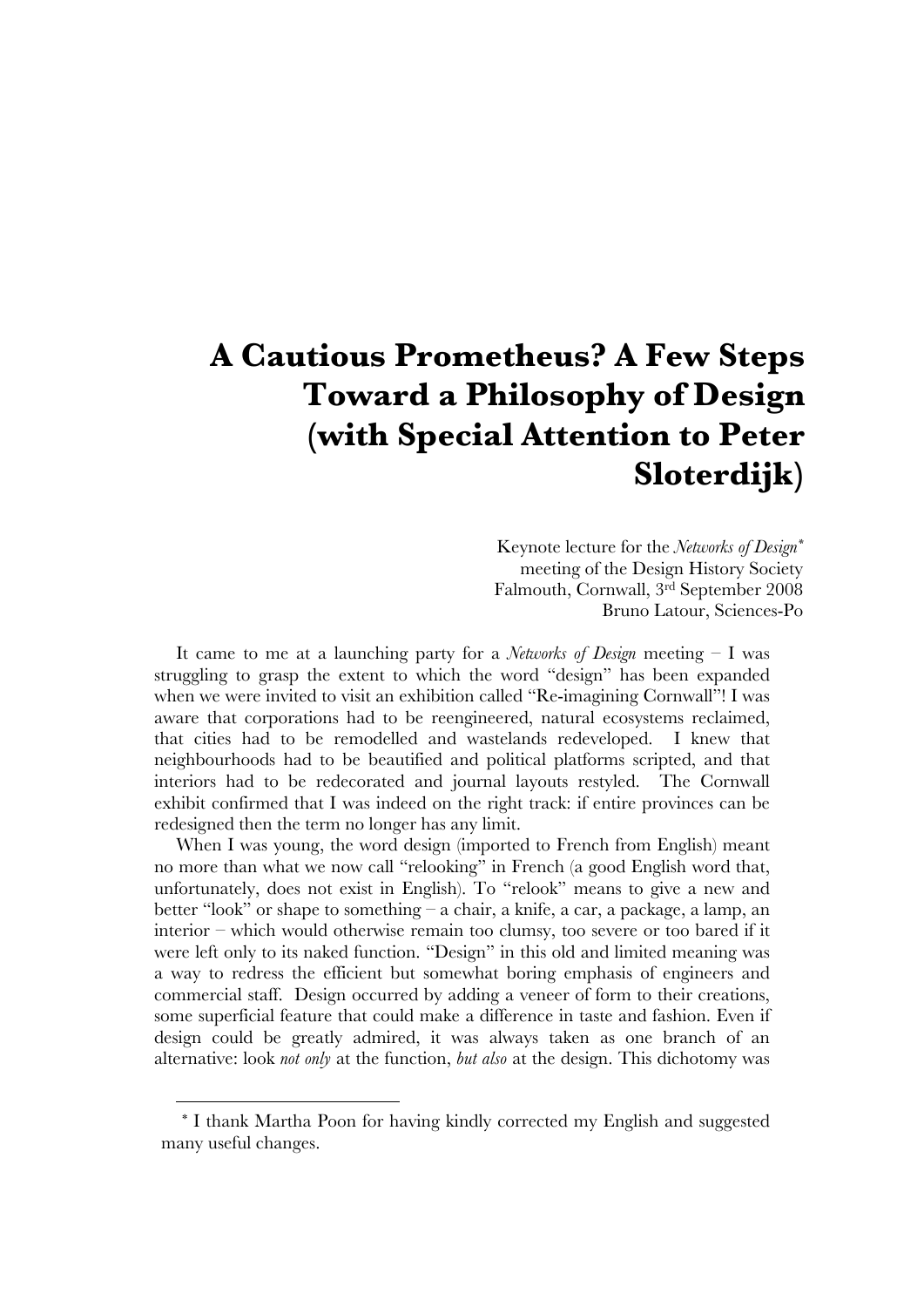true even though the best design was one that, in good modernist fashion (as it did in "functionalism"), approximated function as closely as possible. "Design" was always taken in this "not only… but also" balance. It was as if there were really two very different ways of grasping an object: one through its intrinsic materiality, the other through its more aesthetic or "symbolic" aspects.

 I know this is a very poor rendering of what you now want to mean by "design". (I am well aware that the French use of the word is much more restricted than the Scandinavian or the English one). However, I want to utilize this definition from my youth as a base line from which to fathom the extraordinary career of this term. From a surface feature in the hands of a not-soserious-profession that added features in the purview of much-more-seriousprofessionals (engineers, scientists, accountants), design has been spreading continuously so that it increasingly matters to the very substance of production. What is more, design has been extended from the details of daily objects to cities, landscapes, nations, cultures, bodies, genes, and, as I will argue, to nature itself – which is in great need of being re-designed. It is as though the meaning of the word has grown in what logicians refer to as 'comprehension' and 'extension'. First, it has grown in comprehension – it has eaten up more and more elements of what a thing is. Today everyone with an iPhone knows that it would be absurd to distinguish what has been designed from what has been planned, calculated, arrayed, arranged, packed, packaged, defined, projected, tinkered, written down in code, disposed of and so on. From now on, "to design" could mean equally any or all of those verbs. Secondly, it has grown in extension – design is applicable to ever larger assemblages of production. The range of things that can be designed is far wider now than a limited list of ordinary or even luxury goods.

The reason I am interested in the spread in comprehension and extension of the term design is not because of any intimate knowledge of design practice. (I know even less about its history and I hope the many historians of the notion among you will not contradict me too much). Yet I take its expansion as a fascinating tell tale of a change in the ways we deal with objects and action more generally. If it is true as I have claimed that we have never been modern, and if it is true, as a consequence, that "matters of fact" have now clearly become "matters of concern", then there is logic to the following observation: the typically modernist divide between materiality on the one hand and design on the other is slowly being dissolved away. The more objects are turned into things – that is, the more matters of facts are turned into matters of concern  $-$  the more they are rendered into objects of design through and through.

If it is true that the present historical situation is defined by a complete disconnect between two great alternative narratives – one of emancipation, detachment, modernization, progress and mastery, and the other, completely different, of attachment, precaution, entanglement, dependence and care – then the little word "design" could offer a very important touch stone for detecting where we are heading and how well modernism (and also postmodernism) has been faring. To put it more provocatively, I would argue that design is one of the terms that has replaced the word "revolution"! To say that everything has to be designed and redesigned (including nature), we imply something of the sort: "it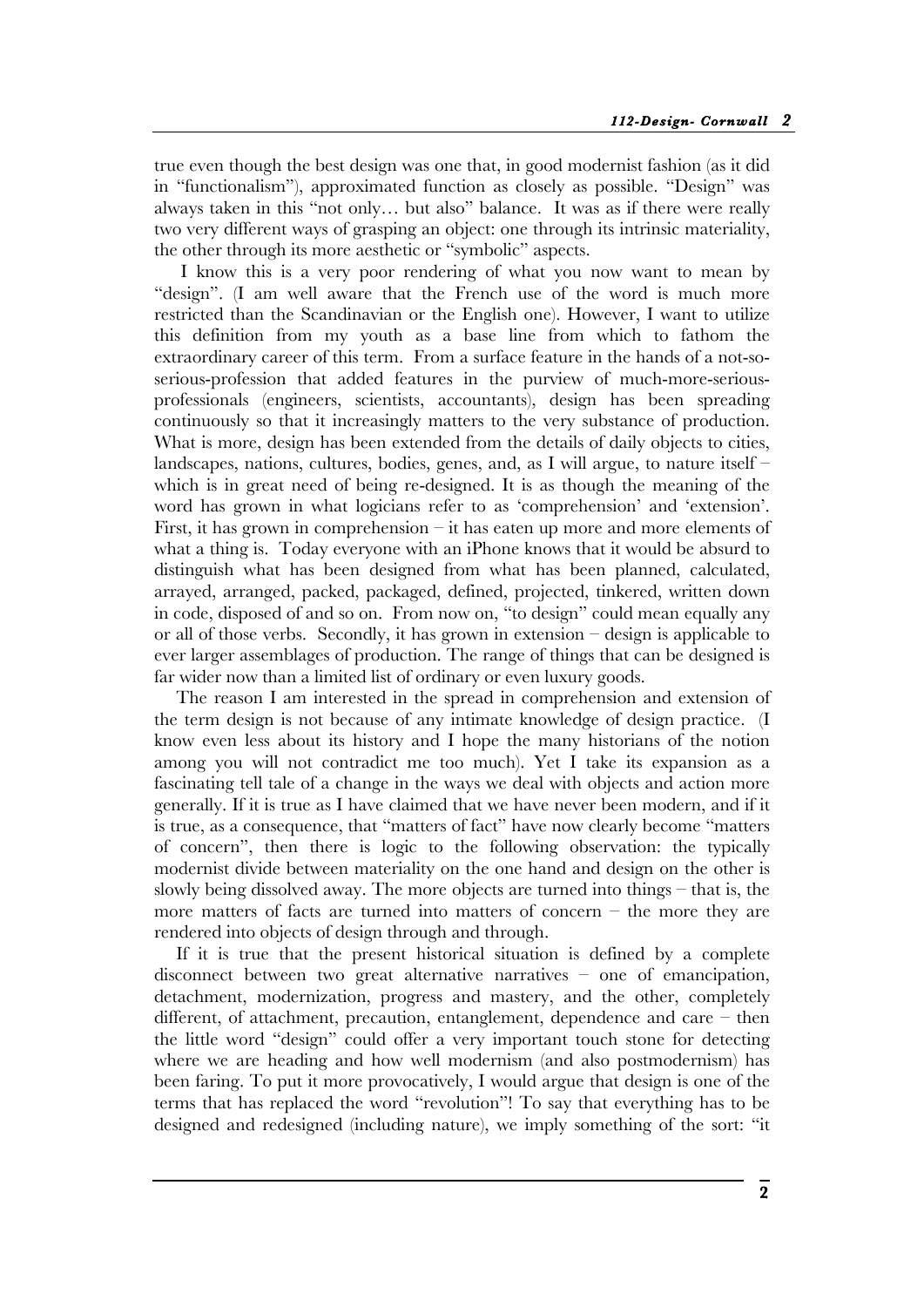will neither be revolutionized, nor will it be modernized". For me, the word design is a little tracer whose expansion could prove the depth to which we have stopped believing that we have been modern. In other words, the more we think of ourselves as designers, the less we think of ourselves as modernizers. It is from this philosophical or anthropological position on design that I address this audience tonight.

### **Five advantages of the concept of "design"**

I dare to articulate this odd argument based (very flimsily I agree) on the various undertones of the word "design" itself. It is the weaknesses of this vague concept that give me reason to believe that we can take it as a clear symptom of a sea change in our collective definition of action. The first section of this lecture will review five successive connotations of the concept of design. In the second I will provide an introduction to Peter Sloterdijk's philosophy of design. And finally, I with end with a brief conclusion on how to *draw* things together, that is, to design.

As a concept, design implies a humility that seems absent from the word "construction" or "building". Because of its historical roots as a mere addition to the "real" practicality, sturdy materiality and functions of daily objects, there is always some *modesty* in claiming to design something anew. In design there is nothing foundational. It seems to me that to say you plan to design something, does not carry the same risk of hubris as saying one is going to build something. Introducing Prometheus to some other hero of the past as a "designer" would doubtlessly have angered him. Thus, the expansion of the word "design" is an indication (a weak one to be sure) of what could be called a post Promethean theory of action. This theory of action has arisen just at the moment (this is its really interesting feature) when every single thing, every detail of our daily existence, from the way we produce food, to the way we travel, build cars or houses, clone cows, etc is to be, well, redesigned. It is just at the moment where the dimensions of the tasks at hand have been fantastically amplified by the various ecological crises, that a non- or a post- Promethean's sense of what it means to act is taking over public consciousness.

A second and perhaps more important implication of design is an attentiveness to *details* that is completely lacking in the heroic, Promethean, hubristic dream of action. "Go forward, break radically with the past and the consequences will take care of themselves!" This was the old way - to build, to construct, to destroy, to radically overhaul: "*Après moi le déluge!"* But that has never been the way of approaching a design project. A mad attention to the details has always been attached to the very definition of design skills. And 'skill' is actually a term that is also attached to design, in the same way that design is associated with the words 'art' and 'craft'. In addition to modesty, there is a sense of skilfulness, craftsmanship and an obsessive attention to detail that make up a key connotation of design. The reason why this is a point worth remarking is because it was unthinkable to connect these features of design with the revolutionary and modernizing urges of the recent past. To the contrary, a careful attention to detail, craft and skill, was precisely what seemed reactionary as this would only have slowed the swift march to progress. The expanding concept of design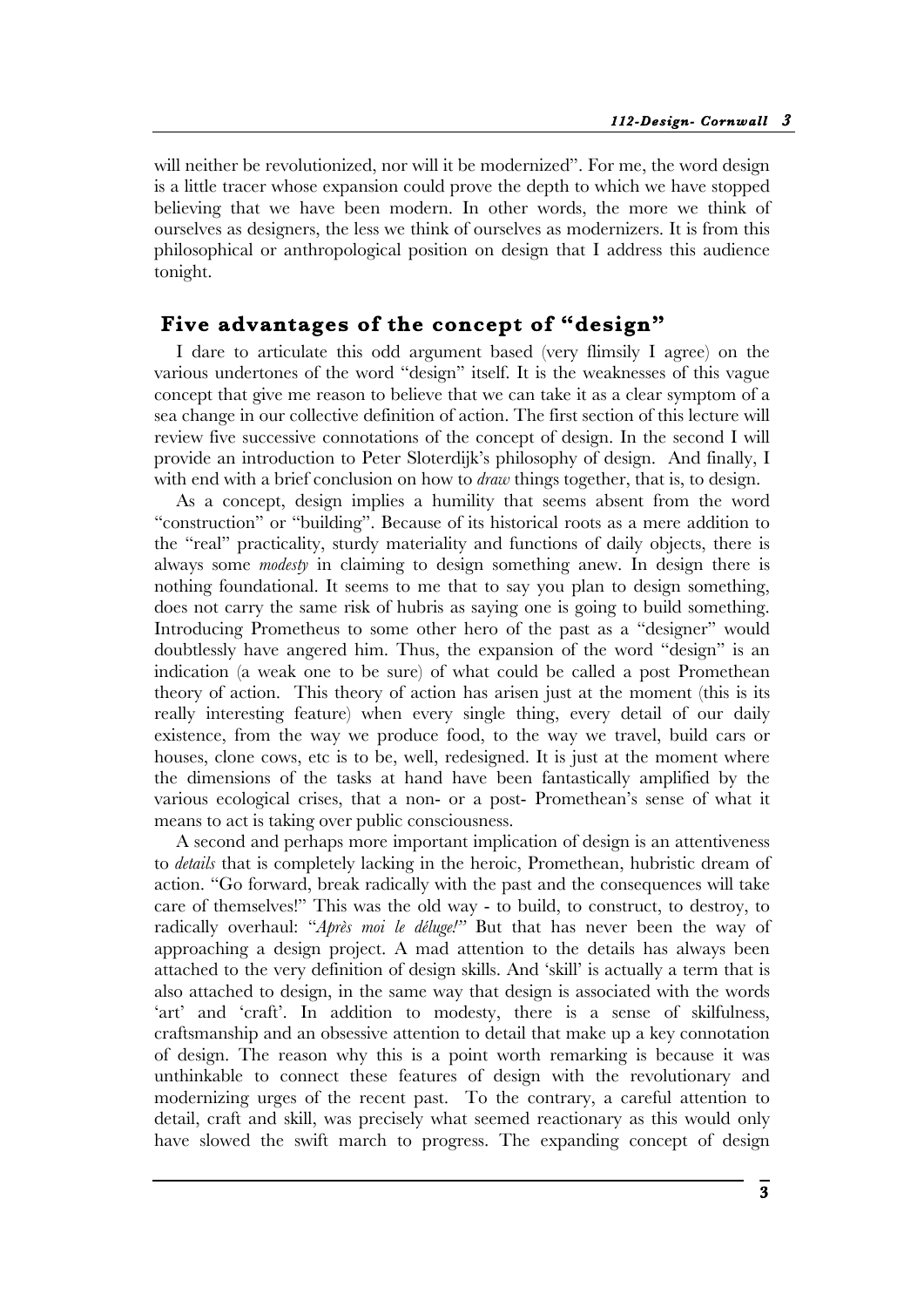indicates a deep shift in our emotional make up: at the very moment when the scale of what has to be remade has become infinitely larger (no political revolutionary committed to challenging capitalist modes of production has ever considered redesigning the earth's climate), what means to "make" something is also being deeply modified. The modification is so deep that things are no longer "made" or "fabricated", but rather carefully "designed", and if I may use the term, precautionarily designed. It is as though we had to combine the engineering tradition with the precautionary principle; it is as though we had to imagine Prometheus stealing fire from heaven in a cautious way! What is clear is that at this very historical juncture, two absolutely foreign sets of passions (foreign for the modernist ethos that is) are having to be recombined and reconciled.

The third connotation of the word design that seems to me so significant is that when analyzing the design of some artefact the task is unquestionably about *meaning* — be it symbolic, commercial, or otherwise. Design lends itself to interpretation; it is made to be interpreted in the language of signs. In design, there is always as the French say, *un dessein*, or in Italian, *designo.* To be sure, in its weakest form design added only superficial meaning to what was brute matter and efficiency. But as it infiltrated into to more and more levels of the objects, it carried with it a new attention to meaning. Wherever you think of something as being designed, you bring all of the tools, skills and crafts of interpretation to the analysis of that thing. It is thus of great import to witness the depths to which our daily surroundings, our most common artefacts are said to be designed. To think of artefacts in terms of design means conceiving of them less and less as modernist objects, and conceiving of them more and more as "things". To use my language artefacts are becoming conceivable as complex assemblies of contradictory issues (I remind you that this is the etymological meaning of the word "thing" in English –as well as in other European languages).\* When things are taken has having been well or badly designed then they no longer appear as matters of fact. So as their appearance as matters of fact weakens, their place among the many matters of concern that are at issue is strengthened.

The transformation of objects into signs has been greatly accelerated by the spread of computers. It is obvious that digitalization has done a lot to expand semiotics to the core of objectivity: when almost every feature of digitalized artefacts is "written down" in codes and software, it is no wonder that hermeneutics have seeped deeper and deeper into the very definition of materiality. If Galileo's book of nature was written in mathematical terms, prodigiously expanding the empire of interpretation and exegesis, this expansion is even truer today when more and more elements of our surroundings are literally and not metaphorically written down in mathematical (or at least in computer) terms. Although the old dichotomy between function and form could be vaguely maintained for a hammer, a locomotive or a chair, it is ridiculous when applied to a mobile phone. Where would you draw the line between form and function? The artefact is composed of writings all the way down! But this is not only true of

-

<sup>\*</sup> Latour, B., *From Realpolitik to Dingpolitik. How to Make Things Public. An Introduction.*, in *Making Things Public. Atmospheres of Democracy*, B. Latour and P. Weibel, Editors. 2005, MIT Press: Cambridge, Mass. p. 1-31.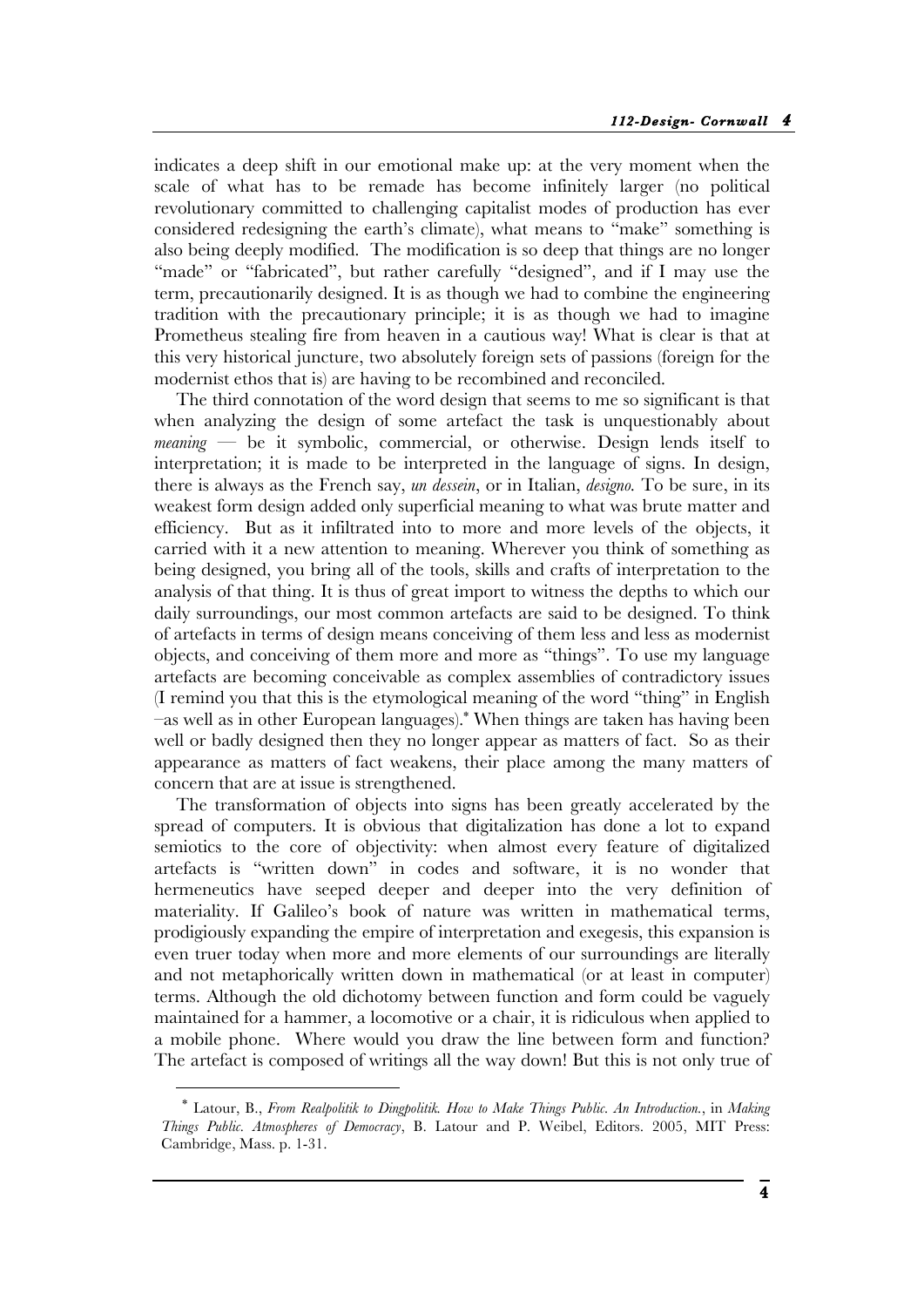computerized artefacts and gadgets. It is also true of good old-fashioned materiality: what are nano- or bio-technologies if not the expansion of design to another level? Those who can make individual atoms write the letters "IBM", those who implant copyright tags into DNA, or who devise nano cars which "race" on four wheels, would certainly consider themselves to be designers. Here again, matter is absorbed into meaning (or rather as contested meaning) in a more and more intimate fashion.

The fourth advantage I see in the word "design" (in addition to its modesty, its attention to detail and the semiotic skills it always carries with it), is that it is never a process that begins from scratch: to design is always to *redesign*. There is always something that exists first as a given, as an issue, as a problem. Design is a task that follows to make that something more lively, more commercial, more usable, more user's friendly, more acceptable, more sustainable, and so on, depending on the various constraints to which the project has to answer. In other words, there is always something *remedial* in design. This is the advantage of the "not only… but also" feature although I criticized it above. This split is a weakness to be sure (there is always the temptation of seeing design as an afterthought, as a secondary task, as a less serious one than those of engineering, commerce and science) but it is also an immense advantage when compared to the idea of creation. To design is never to create *ex nihilo*. It is amusing that creationists in America use the word "intelligent design" as a rough substitute for "God the Creator". They don't seem to realize the tremendous abyss that exists between creating and designing. The most intelligent designers never start from a *tabula rasa*. God the designer is really a redesigner of something else that was already there —and this is even truer for His Son as well as for the Spirit, who both are sent to redeem what has been botched in the first place… If humanity "has been made (or should I have said designed?) as the image of God", then they too should learn that things are never created but rather carefully and modestly redesigned. It is in that sense that I take the spread of the word design as a clear substitute for revolution and modernization. I do so furthermore, because there is always something slightly superficial in design, something clearly and explicitly transitory, something linked to fashion and thus to shifts in fashions, something tied to tastes and therefore somewhat relative. Designing is the antidote to founding, colonizing, establishing, or breaking with the past. It is an antidote to hubris and to the search for absolute certainty, absolute beginnings, and radical departures.

The fifth and decisive advantage of the concept of design is that it necessarily involves an ethical dimension which is tied into the obvious question of *good versus bad design*. In the modernist style, this goodness and badness were qualities that matters of fact could not possibly possess. They were supposed to sit there, undisputable, and removed from any normative judgment. This was so much so that their entire purpose was to make the fact/value distinction possible. "We are there whether you like it or not". But it is easy to understand that when you say that something has been "designed", you are not only authorized but forced to ask whether it has been well or badly designed. The spread of design to the inner definitions of things carries with it, not only meaning and hermeneutics, but also morality. More exactly, it is as if materiality and morality were finally coalescing.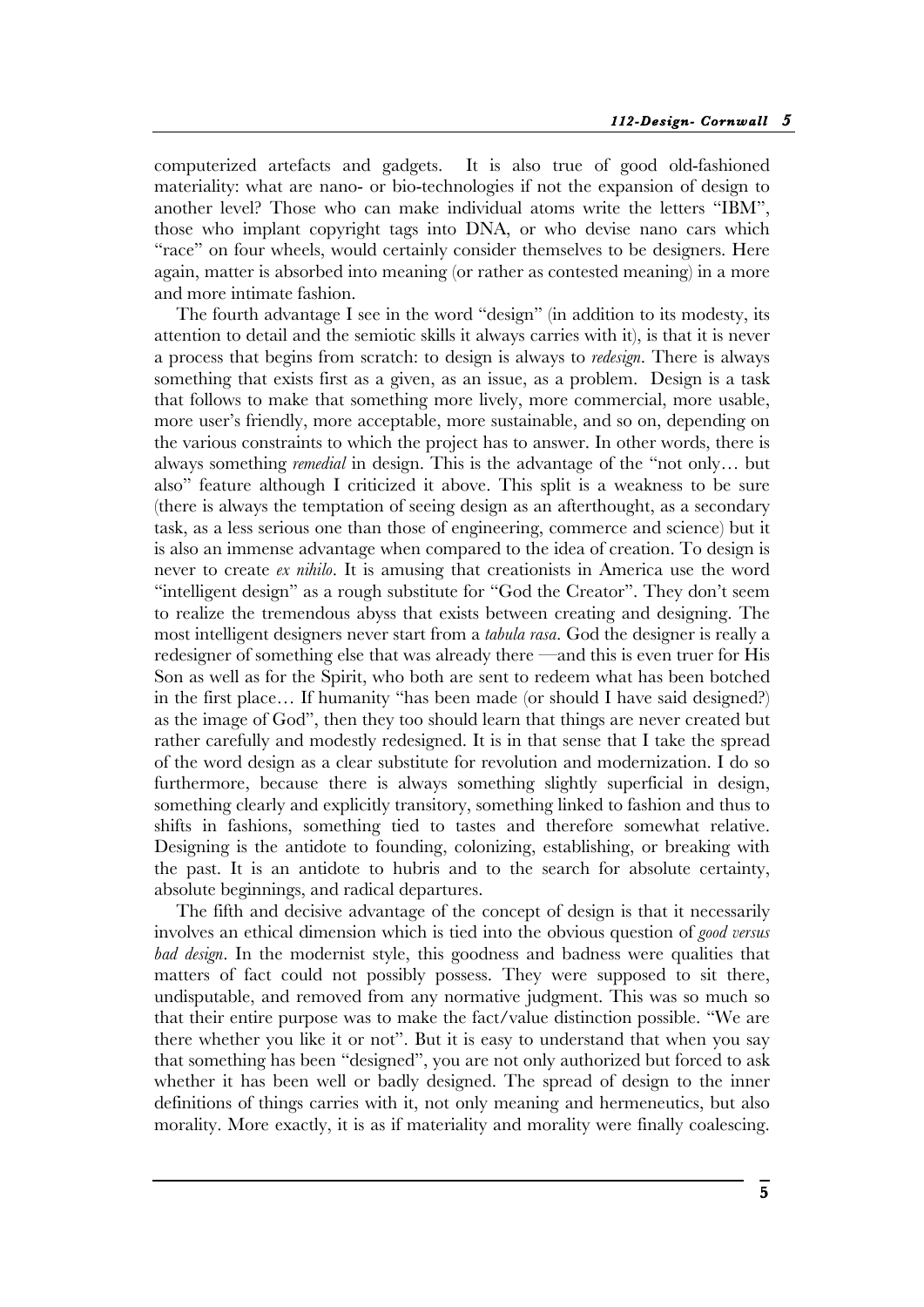This is of great importance because if you begin to redesign cities, landscapes, natural parks, societies, as well as genes, brains and chips, no designer will be allowed to hide behind the old protection of matters of fact. No designer will be able to claim: "I am just stating what exists", or "I am simply drawing the consequences of the laws of nature", or "I am simply reading the bottom line". By expanding design so that it is relevant everywhere, designers take up the mantle of morality as well. I will come back to this in the conclusion: suffice it to say now that this normative dimension that is intrinsic to design offers a good handle from which to extend the question of design to politics. A politics of matters of facts and of objects has always seemed far fetched; a politics of designed things and issues is somewhat more obvious. If things, or rather *Dinge*, are gatherings, as Heidegger used to define them, then it is a short step from there to considering all things as the result of an activity called "collaborative design" in Scandinavia. This activity is in fact the very definition of the politics of matters of concern since all designs are "collaborative" designs – even if in some cases the "collaborators" are not all visible, welcomed or willing.

A small parenthesis on our two disciplines: when science and technology studies (STS) scholars began to revisit the old materialist traditions some forty years ago, they too would deeply transformed objects into projects. They too had brought meaning into what was defined as mere "material constraints"; they too had disputed the form versus function argument; transformed matters of fact into complex and contradictory assemblies of conflicting humans and non humans; they too had demonstrated that "artefacts have politics" and that a parliament of things could be assembled. But because of the word "construction" (used especially in the infamous expression "social construction"), they too were divided by the modernist opposition between what was social, symbolic, subjective, lived and what was material, real, objective and factual. No matter how many efforts were made to escape the trap that the modernist constitution has laid in the path of empirical inquiries, science and technology studies has always lurched into it. (Would things have looked better had we talked of "social design" instead of "social construction"? I doubt it). The trap has been nearly impossible to escape. Impossible that is, so long as we remained officially modern. But what is so interesting to me in that in the spread of design, this concept has undergone the same amazing transformations as my own field. STS, that was until a few years back but a small subfield of social (alas, alas, so social!) science, has now received the formidable support of a much larger movement. What was a slightly far fetched and a clearly scandalous claim, namely that there are no objects but only things and disputed assemblages, is now fast becoming common sense. Everything that was conceived of earlier as hard objective undisputable material drives (remember the "irresistible path of progress" "the white heat of technology"?), has now melted into air. Yes, everything that has been designed during the four or five former industrial revolutions has had to be redesigned —including Cornwall. It is the same material world, but now it has to be remade with a completely different notion of what it is to *make* something. What has gone is mastery —this odd idea of mastery that refused to include the mystery of unintended consequences.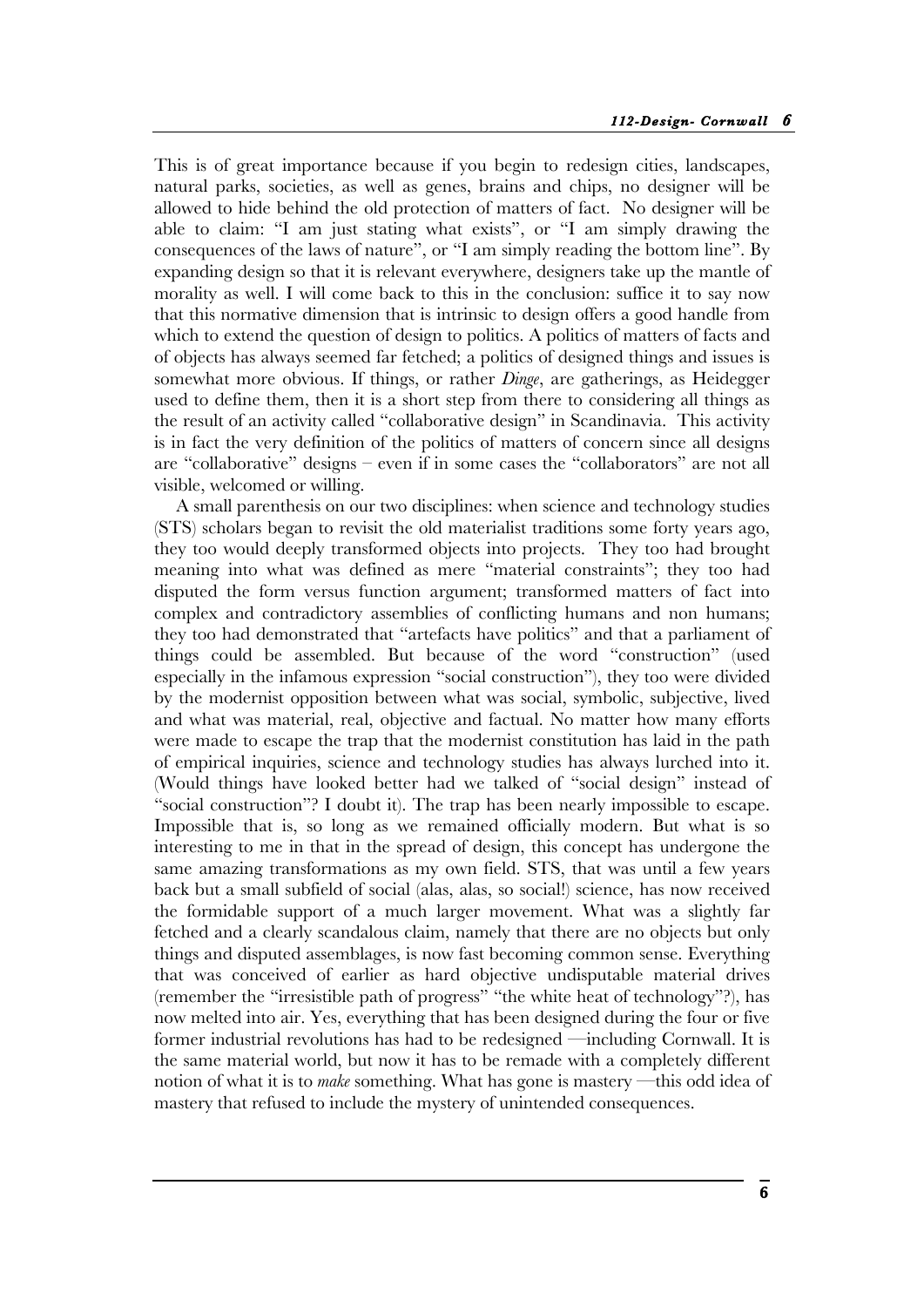Of course, all five of these dimensions of design as well as the development of STS could be taken as a clear sign of postmodernism, as a quiet and lazy abandonment of the tasks of Promethean modernism. Some diehard modernists do think that way, but I don't believe this is the case. As I pointed out earlier, the spread of the word "design" doesn't come at a time when there is less to do; it comes at a time when there is more to do. Infinitely more, since it is the whole fabric of life that is now concerned thanks to the ecological crisis. What no revolution has ever contemplated, namely the remaking of our collective life on earth, is to be carried through with exactly the opposite of revolutionary and modernizing attitudes. This is what renders the spirit of the time so interesting. President Mao was right after all: the revolution has to always be revolutionized. What he did not anticipate is that the new "revolutionary" energy would be taken from the set of attitudes that are hard to come by in revolutionary movements: modesty, care, precautions, skills, crafts, meanings, attention to details, careful conservations, redesign, artificiality, and ever shifting transitory fashions. We have to be radically careful, or carefully radical… What an odd time we are living through.

#### *"Dasein ist Design"*

-

The best way to sum up the first part of this lecture is by quoting a marvellous pun made by Henk Oosterling: *"Dasein ist design".* Oosterling is a specialist of the work of Peter Sloterdijk, the great German thinker to whom I will now turn in order to continue this little meditation on the philosophy of design. By taking seriously what Heidegger had only abstractedly meant by *Dasein*, Sloterdijk has managed to extirpate the Western philosophical tradition from the bifurcated way in which it has always dealt with materiality (always, that is, since the  $17<sup>th</sup>$ century). This seriousness about *Dasein* is what makes his philosophy so exciting for people like you who are bombarded with offers to redesign everything from chairs to climates. You cannot indulge anymore into the idea that there are, on the one hand, objective material constraints and, on the other, symbolic, human subjective ones. (Actually, I feel that the organizers of this conference should have invited Sloterdijk to give this keynote instead of me, but my desire to visit a Cornwall I had only "imagined" until now, made me hide this proposition until tonight!).<sup>\*</sup>

The reason for why you should have invited him, is that Sloterdijk, very early on and very literally took on the spread in comprehension and extension of the notion of design. So literally, in fact, that he has been made the Rektor, that is the Dean or Master, of a School in Karlsruhe – the *Staatliche Hochschule für Gestaltung* (*Gestalt* being the word here for design). This is a tremendously original art, craft, and philosophy institute (that is housed, by the way, in the same revamped factory as ZKM, the place where I have been fortunate enough to curate the two exhibitions of ICONOCLASH and MAKING THINGS PUBLIC).

When we say that "Dasein is *in* the world" we usually pass very quickly on the little preposition "in". Not Sloterdijk. In what? he asks, and in where? Are you in a

<sup>\*</sup> Available in English : Sloterdijk, P., *Foreword to the Theory of Spheres*, in *Cosmograms*, M. Ohanian and J.C. Royoux, Editors. 2005, Lukas and Sternberg: New York. p. 223-241.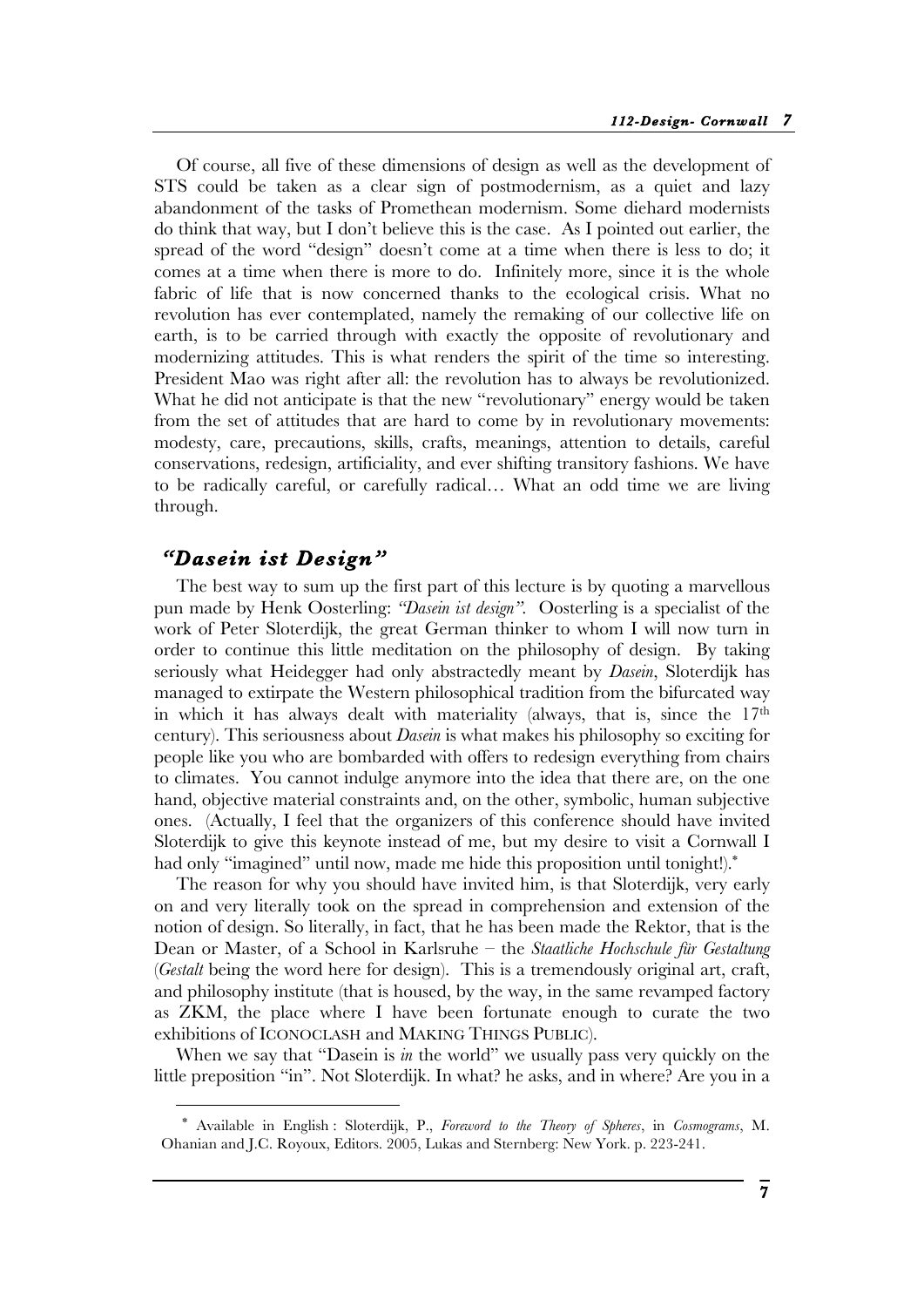room? In an air conditioned amphitheatre? And if so what sort of air pumps and energy sources keep it up? Are you outside? There is no outside: outside is another inside with another climate control, another thermostat, another air conditioning system. Are you in public? Public spaces are spaces too, for goodness sake. They are not different in that respect from private spaces. They are simply organized differently, with different architectures, different entry points, different surveillance systems, different soundscapes. To try to philosophize about what it is to be "thrown into the world" without defining more precisely, more literally (Sloterdijk is first of all a literalist in his use of metaphors) the sort of envelopes into which humans are thrown, would be like trying to kick a cosmonaut into outer space without a spacesuit. Naked humans are as rare as naked cosmonauts. To define humans is to define the envelopes, the life support systems, the *Umwelt* that make it possible for them to breathe. This is exactly what humanism has always missed. (This is why Habermas became so cross at Sloterdijk and launched a very mean attack against him: naked humans on the one hand, fully equipped humans on life support on the other – of course there was no way for those two German thinkers to agree with one another).

I hope you are beginning to see why Sloterdijk is *your* philosopher: in the same way as a space suit or a space station is entirely artificially and carefully designed, so are all of the envelopes that constitutes the fragile life supports of humans. (Sloterdijk calls these "spheres", and uses the term, "spherology" to name his endeavour.) Human are to be handled with infinite precaution from the womb (natural or artificial) in which they are grown (Sloterdijk defines philosophy as a kind of obstetrics!) all the way to the place where they survive and die. What is so important in the extended metaphors that Sloterdijk pursues to the bitter end is that they begin to accomplish exactly what I was asking for in the first part of this lecture. How can we reconcile the entirely different sets of emotions, passions and drives triggered by the two alternative Great Narratives of modernity – the one of emancipation (the official story) and the one of attachment (the hidden one)? When you check on your space suit before getting out of the space shuttle, you are radically cautious and cautiously radical… you are painfully aware of how precarious you are, and yet simultaneously, you are completely ready to artificially engineer and to design in obsessive detail what is necessary to survive. Whereas modernist or anti-modernist philosophies of history are always considering only one narrative (that of progress or the failure of progress), Sloterdijk is the rare thinker who shows how the stories of both emancipation and of attachment are a single story. This unification is possible provided that you deeply modify what it is to be "in the world": the cosmonaut is emancipated from gravity *because* he or she never lives one fraction of a second outside of his or her life supports. To be emancipated and to be attached are two incarnations of the same event, provided you draw your attention to how artificial atmospheres are well or badly designed.

The concept that is key for reconciling those two sets of passions and for inventing this strange role of a precautionary Prometheus, is that of *explicitation*. Explicitation is a consequence of the concept of envelopes. The envelope is a term that will surely draw the attention of architects and designers: we are enveloped, entangled, surrounded; we are never outside without having recreated another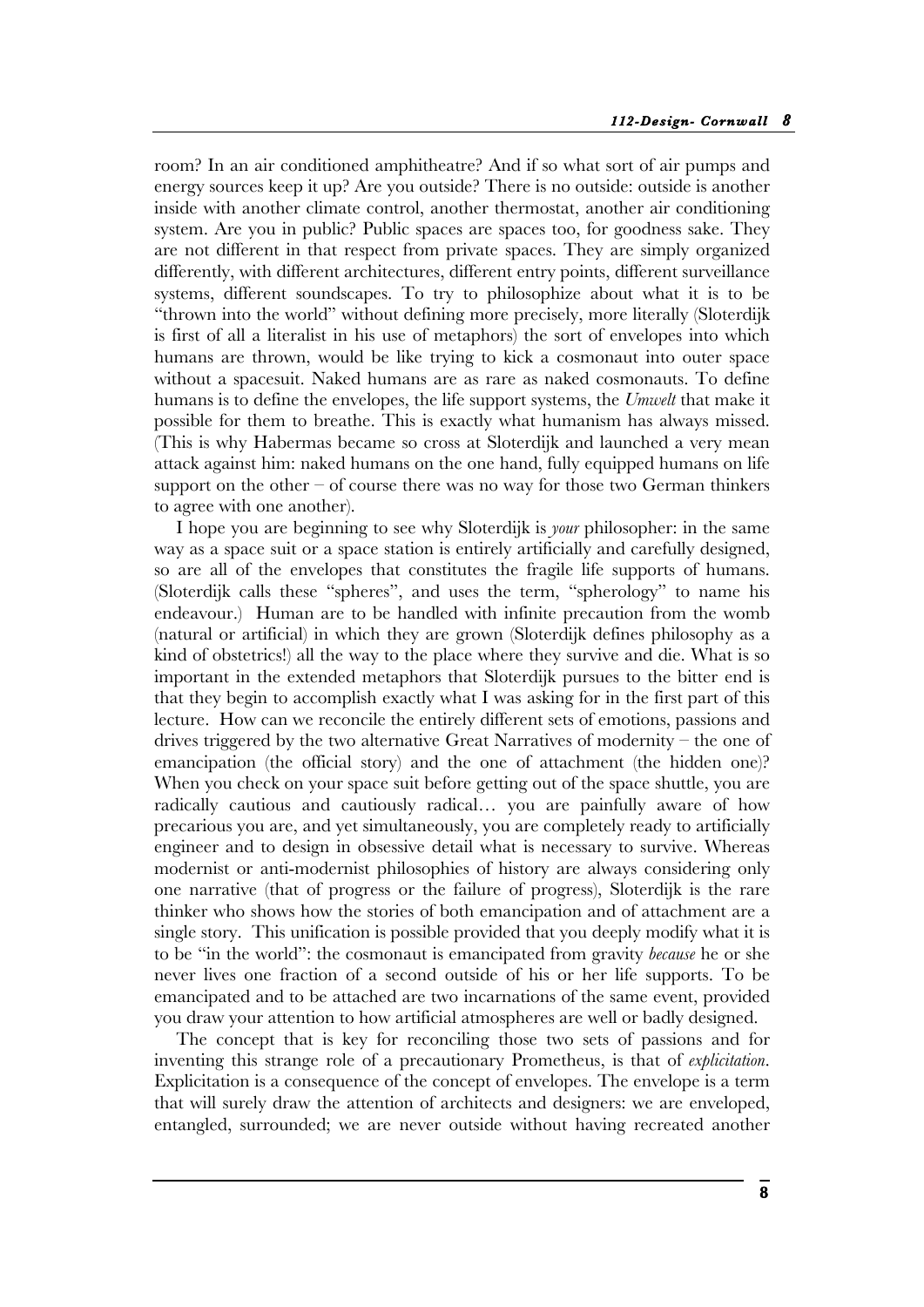more artificial, more fragile, more engineered envelope. We move from envelopes to envelopes, from folds to folds, never from one private sphere to the Great Outside.

Modernism, in the hands of Sloterdijk is no longer a concept. It is a place, a design, a style. It is a very specific type of architecture to which the whole second volume of SPHÄREN is dedicated: that of Globes. A modernist is someone who lives under a vast dome, and who sees things as though sitting under a huge architecture, the Globe of Science, the globe of Reason, the globe of Politics. For the modernist, the humanist is the one who reads a book under a lamp or who sits clothed in some sort of Roman toga on the stairs of a huge amphitheatre under the painted fresco of some immense dome… except that in the modernist architecture, the life supports necessary for this Dome or this Globe to be sustainable have not been explicitated. A modernist takes for granted that there will always be air, space, water, heat, for the development of his or her "global view". But there is nothing global in globalization. Global is always a lot of globaloney, a lot of hot air. And of course, blowing hot air also requires a mechanism of some sort, a pump, a hairdryer  $-$  a designed hairdryer! What happened in the second half of the last century is that modernism disappeared in the exact measure where the life supports were made more explicit, one after the next. Ecological crisis, in such a view, are the slow and painful realization that there is no outside anymore. It means that none of the elements necessary to support life can be taken for granted. To live under a huge inflated Globe you need a powerful air conditioning system and powerful pumps to keep it inflated. Yes, modernist Globes have been deflated; modernism's fate has been somewhat the same as that of those dirigibles, like the Zeppelin or the Hindenburg.

So you see, what was called the "modernist style" in history of design should now be given a much more profound signification and a much longer life span. The very ways in which things have presented themselves as matters of fact which are now visible as a style –and a style that is changing under our very eyes. The aesthetics of matters of fact have always been precisely that: a historically situated aesthetics, a way to light objects, to frame them, to present them, to situate the gaze of the viewers, to design the interiors in which they are presented – and of course the politics with which they are (they were) so strongly associated.\*

What I find so important in the notion of explicitation, of folding envelopes into envelopes, is that it is a powerful way of retrieving science and technology by completely modifying what is meant by a sustainable artificial life. It is really in that sense, that Sloterdijk is THE philosopher of design. If earlier I have been correct in defining the five reasons why the notion of design was such a powerful substitute to the notion of making, building and constructing, explicitation might allow us to understand that it is possible to *rematerialize* without importing with the notion of 'matter' the whole modernist baggage of 'matters of fact'. This is exactly what Sloterdijk does. No contemporary philosopher is more interested in materiality, in engineering, in biotechnology, in design proper, in contemporary arts, and in science more generally. Yet when he deals with materialities it is not as

-

<sup>\*</sup> Latour, B., *What is the Style of Matters of Concern? Two Lectures on Empirical Philosophy.* Booklet of the Department of Philosophy Amsterdam, 2005 (accessible on the web at bruno-latour.fr xx).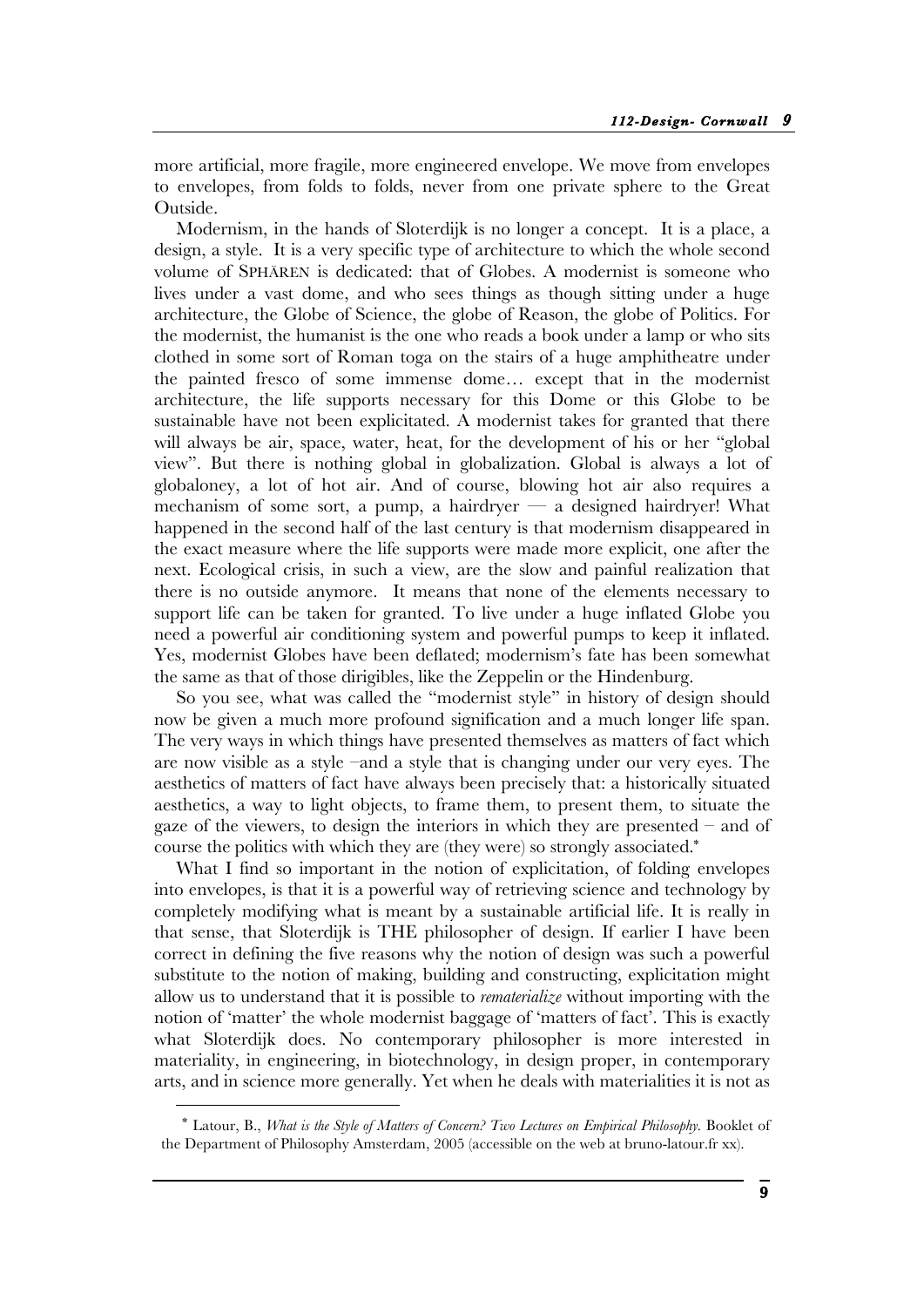if these were so many matters of fact that would inject indisputable natural necessity as the final word in some social or symbolic questions. Instead, when he adds materiality to a site he is rendering another fragile envelope into which we are even more entangled, explicit. This entanglement is as relevant for the envelopes of biotechnology as it is for space stations.

This is exactly the reason why Habermas could not accept Sloterdijk's argument. For a good old modernist humanist, when someone begins to talk about life support, about the necessary conditions to "cultivate human beings", about the air-conditioning to have them breathe safely, this is a tantamount to a plea for an Orwellian world, for eugenism. What Habermas has entirely missed, however, is that when humanists accuse people of "treating humans like objects", they are thoroughly unaware that they are treating *objects* unfairly. A humanist cannot imagine that objects may be things, that matters of facts might be matters of concern, that the whole language of science and engineering might be portrayed as anything other than the boring carriers of the indisputable necessities that modernism has rendered popular. Humanists are concerned only about humans; the rest, for them, is mere materiality or cold objectivity. But Sloterdijk is not treating humans matter of factually as humanists claim. Rather, he treats both humans and non humans as "matters of grave and careful concerns". By treating human life supports as matters of concern, we pile concerns over concerns, we fold, we envelop, we embed humans into more and more elements that have been carefully explicitated, protected, conserved and maintained (immunology being, according to Sloterdijk, the great philosophy of biology).

This little shift in the definition of matter modifies everything. It allows practitioners to reuse all of the notions of materiality and of artificiality by freeing them from the restrictions imposed by the older style of modernist matters of fact. In other words, we can have science and technology without implying naturalization. Not only has nature disappeared as the outside of human action (this has become common wisdom by now); not only has "natural" become a synonym of "carefully managed", "skilfully staged", "artificially maintained", "cleverly designed" (this is true especially of so called "natural" parks or "organic foods"); but the very idea that to bring the knowledge of scientists and engineers to bear on a question is to necessarily resort to the unquestionable laws of nature, is also becoming obsolete. Bringing in scientists and engineers is quickly becoming another way of asking: "How can it be better redesigned?" The bricolage and tinkering elements always associated with design have taken over nature. Actually, they *are* inherent in nature if we take Darwinian ways as a clever form of bricolage, of "intelligent design"… albeit a blind one.

It is somewhat understandable that when Sloterdijk raised the question of how humans could be "designed", that is, artificially nurtured, this invokes the old phantasm of eugenic manipulations. But the similarities between these two projects prove to be completely superficial when submitted to a close examination. They are similar only in the same way that two trains can both be moving ahead even though they are at an intersection that will lead them toward completely different destinations. Habermas missed the switch, the bifurcation that is so important for us to locate. Yes humans have to be artificially made and remade,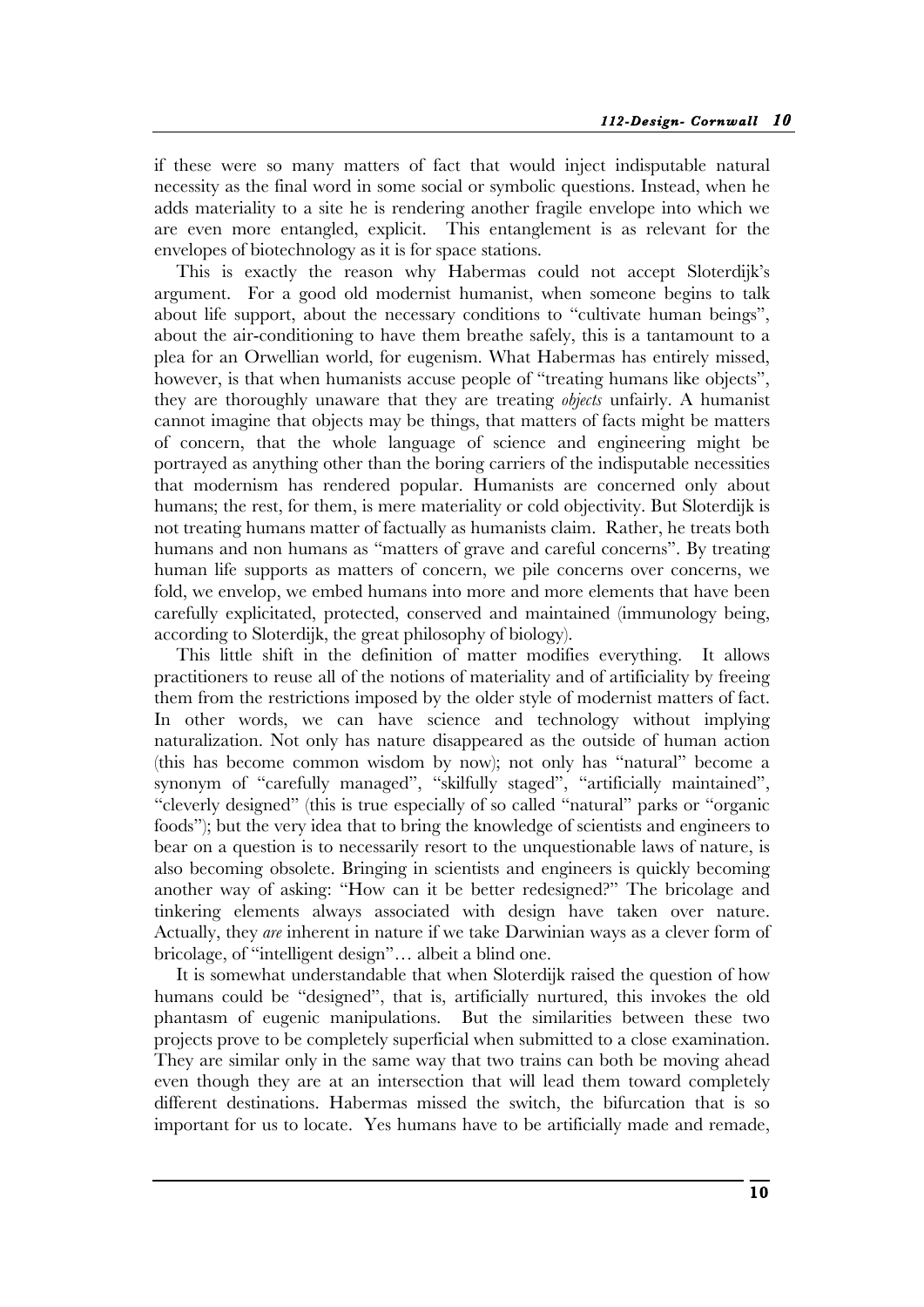but everything depends on what you mean by artificial and even more deeply by what you mean by "making". We have returned to Prometheus and to the question of Creation. Are we able to be the God of intelligent design? This is the heart of the matter. This is why it is so important to talk of design and not of construction, creation or of fabrication. To design something as I indicated earlier, allows us to raise not only the semiotic question of meaning but also the normative question of good and bad design. This is true of DNA manipulation, as well as of climate control, gadgets, fashion, cities or natural landscapes, a perfect case of design from beginning to end. Artificiality is our destiny, but it does not mean accepting the modernist definition of an artefact as the invasion of matters of fact over the softer flesh of human frailty forever. To put it even differently by alluding to another line of more fashionable thought: there is nothing necessarily post human in enveloping, folding, veiling humans into their life supports. Humanists as well as post-humanists seem to have no other repertory for speaking of science and technology other than the modernist idiom of matters of fact.

The great importance of Sloterdijk's philosophy (and I think the major interest of a designer's way of looking at things) is that it offers another idiom. The idiom of matters of concern reclaims matter, matters and materiality and renders them into something that can and must be carefully redesigned. This might be far from the humanists' limited view of what humans are, but it is every bit as removed from the post human dreams of cyborgs. What is clear is that the collective definition of what artificial life supports are supposed to be becomes the key site of politically minded investigation. Nothing much is left of the scenography of the modernist theory of action: no male hubris, no mastery, no appeal to the outside, no dream of expatriation in an outside space which would not require any life support of any sort, no nature, no grand gesture of radical departure —and yet still the necessity of redoing everything once again in a strange combination of conservation and innovation that is unprecedented in the short history of modernism. Will Prometheus ever be cautious enough to redesign the planet?

I hope I have not been too far off the mark by proposing (out of ignorance, surely) these few steps toward a philosophy of design or by introducing Sloterdijk as its main contributor. I wish to conclude by offering a challenge to the specialists of the history of design assembled here. When I said earlier that there is something inherently normative in design because of the necessary follow up question, "Is it well or badly designed?", I also mentioned that this was a good handle for bringing in the question of politics. If the whole fabric of our earthly existence has to be redesigned in excruciating details; if for each detail the question of good and bad has to be raised; if every aspect has become a disputed matter of concern and can no longer be stabilized as an indisputable matter of fact; then we are obviously entering into a completely new political territory. As every one of you knows too well, it is the perverse character of all ecological questions that they branch out in all sort of counterintuitive ways. It is probably of ecology that St Paul was talking when he said: "I don't do the good I wish to do and I do the bad that I hate". Political ecology is bringing political difficulty to the square. For according to this marvellous rather Paulinian quote of de Gaulle: "If of the good only good would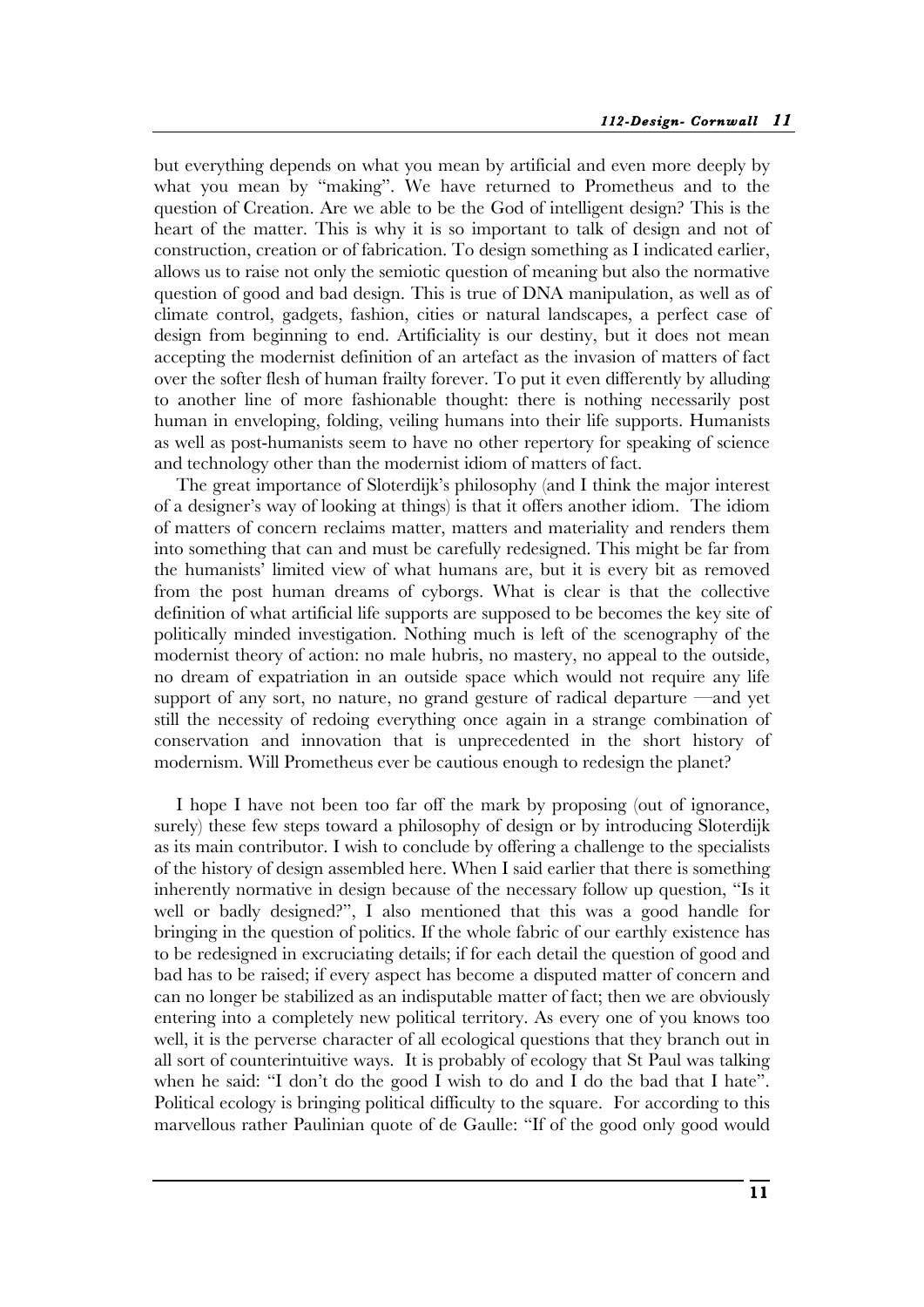ensue, and if of bad only bad ensued, government would be rather simple: a village parson could do it".

Let me raise the question of design, taken literally in the etymological sense of drawing or rather of "drawing together". How can we draw together matters of concern so as to offer to political disputes an overview, or at least a view, of the difficulties that will entangle us every time we must modify the practical details of our material existence? We know that whenever we prepare to change our fixtures from incandescent to low energy light bulbs, to pay our carbon expenses, to introduce wind farms, to reintroduce the wolf to the Alps, or to develop corn based fuel, immediately, some controversy will be ignited that turns our best intentions into hell. And we are no longer able to stop the controversies by stating the undisputable facts of the matter because facts are constantly disputed. Fine, unintended consequences are now on everyone's mind, Prometheus braces himself for the worse.

Now here is the challenge: In its long history, design practice has done a marvellous job of inventing the practical skills for drawing objects, from architectural drawing, mechanic blueprints, scale models, prototyping etc. But what has always been missing from those marvellous drawings (designs in the literal sense) are an impression of the controversies and the many contradicting stake holders that are born within with these. In other words, *you* in design as well as *we* in science and technology studies may insist that objects are always assemblies, "gatherings" in Heidegger's meaning of the word, or things and *Dinge*, and yet, four hundred years after the invention of perspective drawing, three hundred years after projective geometry, fifty years after the development of CAD computer screens, we are still utterly unable to draw together, to simulate, to materialize, to approximate, to fully model to scale, what a thing in all of its complexity, is. We know how to draw, to simulate, to materialize, to zoom in and out on objects; we know how to make them move in 3-D space, to have them sail through the computerized virtual *res extensa*, to mark them with a great number of data points, etc. Yet we are perfectly aware that the space in which those objects seem to move so effortlessly is the most utopian (or rather atopic) of spaces. It these are the least realistic spaces of circulation ever imagined. They are spaces that does not even fit with the ways in which architects, engineers, designers draw and modify blueprints, nor with the process through which they direct fabrication on the factory floor or manipulate scale models. To use some more German: we know how to draw *Gegenstand* but we have no clue what it is to draw *Ding*. I once asked one of the greatest historians of technology to send me what he considered his best drawing of the marvellously complex history of mechanisms he has been writing about for so long. He sent me some doodle which I would not have dared showing to my first year students as an example of what a thing is. How could this doodle be compared to the comfortable and effortless manner in which objects float through the so called "Euclidian space" of a CAD design or to the ways in which I can visit Falmouth before I arrive there through the apparently smooth travel of Google Earth?

I know this is a meeting on the history of design, but what would be the use of studying design history, if not for the purposes of providing a scheme for its future?